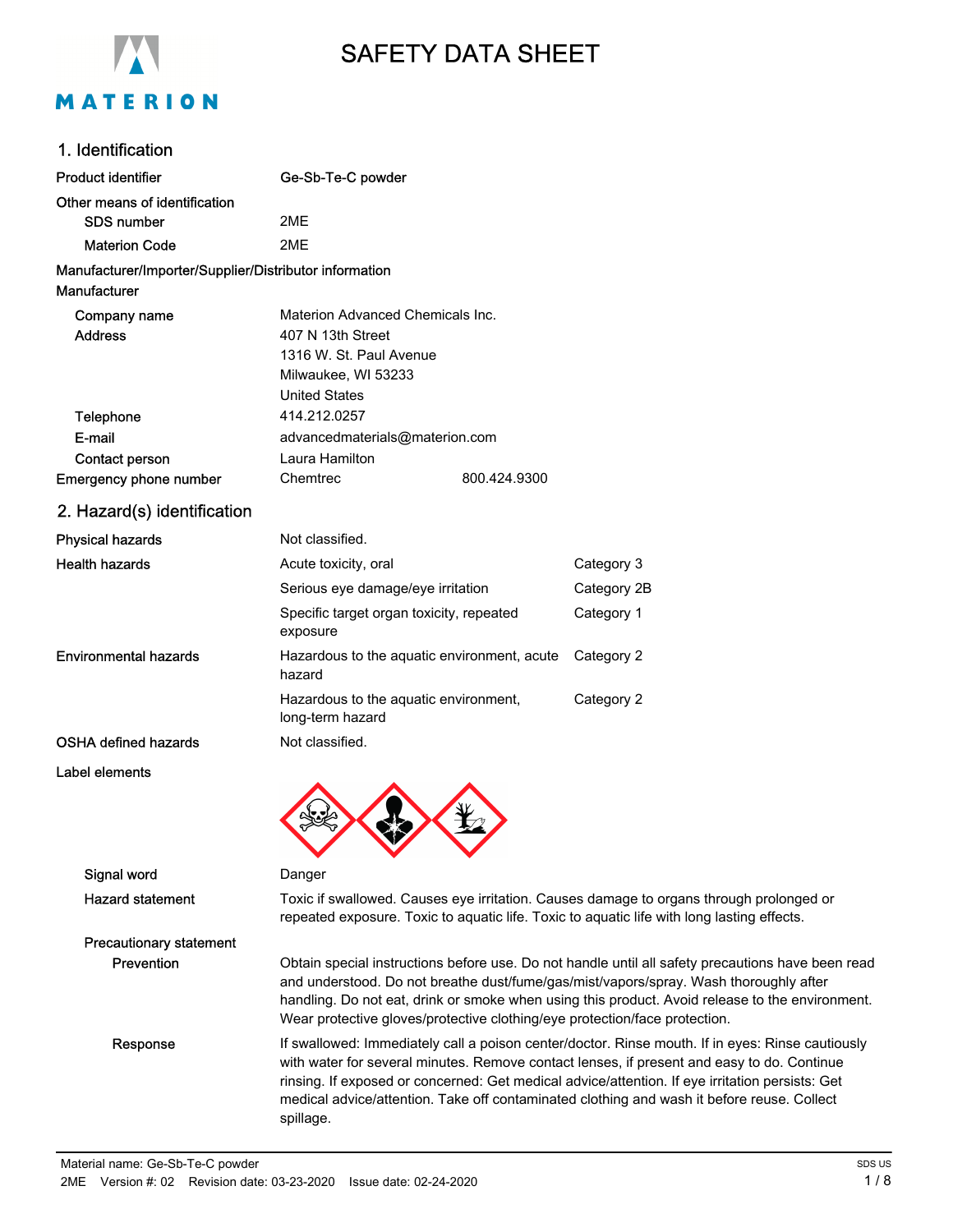Storage Store locked up. Disposal Dispose of contents/container in accordance with local/regional/national/international regulations. Hazard(s) not otherwise classified (HNOC) None known. Supplemental information Mone.

## 3. Composition/information on ingredients

Mixtures

| Chemical name | Common name and synonyms | CAS number | % |
|---------------|--------------------------|------------|---|
| Antimony      |                          | 7440-36-0  |   |
| Carbon        |                          | 7440-44-0  |   |
| Germanium     |                          | 7440-56-4  |   |
| Tellurium     |                          | 13494-80-9 |   |

#### 4. First-aid measures

| Inhalation                                                                   | Move to fresh air. Call a physician if symptoms develop or persist.                                                                                                                                                                                                                                                                                                                                                                              |  |  |
|------------------------------------------------------------------------------|--------------------------------------------------------------------------------------------------------------------------------------------------------------------------------------------------------------------------------------------------------------------------------------------------------------------------------------------------------------------------------------------------------------------------------------------------|--|--|
| <b>Skin contact</b>                                                          | Wash off with soap and water. Get medical attention if irritation develops and persists.                                                                                                                                                                                                                                                                                                                                                         |  |  |
| Eye contact                                                                  | Immediately flush eyes with plenty of water for at least 15 minutes. Remove contact lenses, if<br>present and easy to do. Continue rinsing. Get medical attention if irritation develops and persists.                                                                                                                                                                                                                                           |  |  |
| Ingestion                                                                    | Call a physician or poison control center immediately. Rinse mouth. Do not induce vomiting without<br>advice from poison control center. If vomiting occurs, keep head low so that stomach content<br>doesn't get into the lungs. Do not use mouth-to-mouth method if victim ingested the substance.<br>Induce artificial respiration with the aid of a pocket mask equipped with a one-way valve or other<br>proper respiratory medical device. |  |  |
| Most important<br>symptoms/effects, acute and<br>delayed                     | Headache. Dizziness. Nausea, vomiting. Diarrhea. Irritation of eyes. Exposed individuals may<br>experience eye tearing, redness, and discomfort. Coughing. Prolonged exposure may cause<br>chronic effects.                                                                                                                                                                                                                                      |  |  |
| Indication of immediate medical<br>attention and special treatment<br>needed | Provide general supportive measures and treat symptomatically. Keep victim warm. Keep victim<br>under observation. Symptoms may be delayed.                                                                                                                                                                                                                                                                                                      |  |  |
| <b>General information</b>                                                   | IF exposed or concerned: Get medical advice/attention. If you feel unwell, seek medical advice<br>(show the label where possible). Ensure that medical personnel are aware of the material(s)<br>involved, and take precautions to protect themselves. Show this safety data sheet to the doctor in<br>attendance.                                                                                                                               |  |  |
| 5. Fire-fighting measures                                                    |                                                                                                                                                                                                                                                                                                                                                                                                                                                  |  |  |
| Suitable extinguishing media                                                 | Foam. Dry powder. Carbon dioxide (CO2).                                                                                                                                                                                                                                                                                                                                                                                                          |  |  |
| Unsuitable extinguishing media                                               | Do not use water jet as an extinguisher, as this will spread the fire.                                                                                                                                                                                                                                                                                                                                                                           |  |  |
| Specific hazards arising from<br>the chemical                                | During fire, gases hazardous to health may be formed.                                                                                                                                                                                                                                                                                                                                                                                            |  |  |
| Special protective equipment<br>and precautions for firefighters             | Self-contained breathing apparatus and full protective clothing must be worn in case of fire.                                                                                                                                                                                                                                                                                                                                                    |  |  |
| Fire fighting<br>equipment/instructions                                      | Use water spray to cool unopened containers.                                                                                                                                                                                                                                                                                                                                                                                                     |  |  |
| Specific methods                                                             | Use standard firefighting procedures and consider the hazards of other involved materials.                                                                                                                                                                                                                                                                                                                                                       |  |  |
| General fire hazards                                                         | No unusual fire or explosion hazards noted.                                                                                                                                                                                                                                                                                                                                                                                                      |  |  |
| .                                                                            |                                                                                                                                                                                                                                                                                                                                                                                                                                                  |  |  |

#### 6. Accidental release measures

| Personal precautions, protective | Keep unnecessary personnel away. Keep people away from and upwind of spill/leak. Wear                                                                                                                                                       |
|----------------------------------|---------------------------------------------------------------------------------------------------------------------------------------------------------------------------------------------------------------------------------------------|
| equipment and emergency          | appropriate protective equipment and clothing during clean-up. Do not touch damaged containers                                                                                                                                              |
| procedures                       | or spilled material unless wearing appropriate protective clothing. Ensure adequate ventilation.<br>Local authorities should be advised if significant spillages cannot be contained. For personal<br>protection, see section 8 of the SDS. |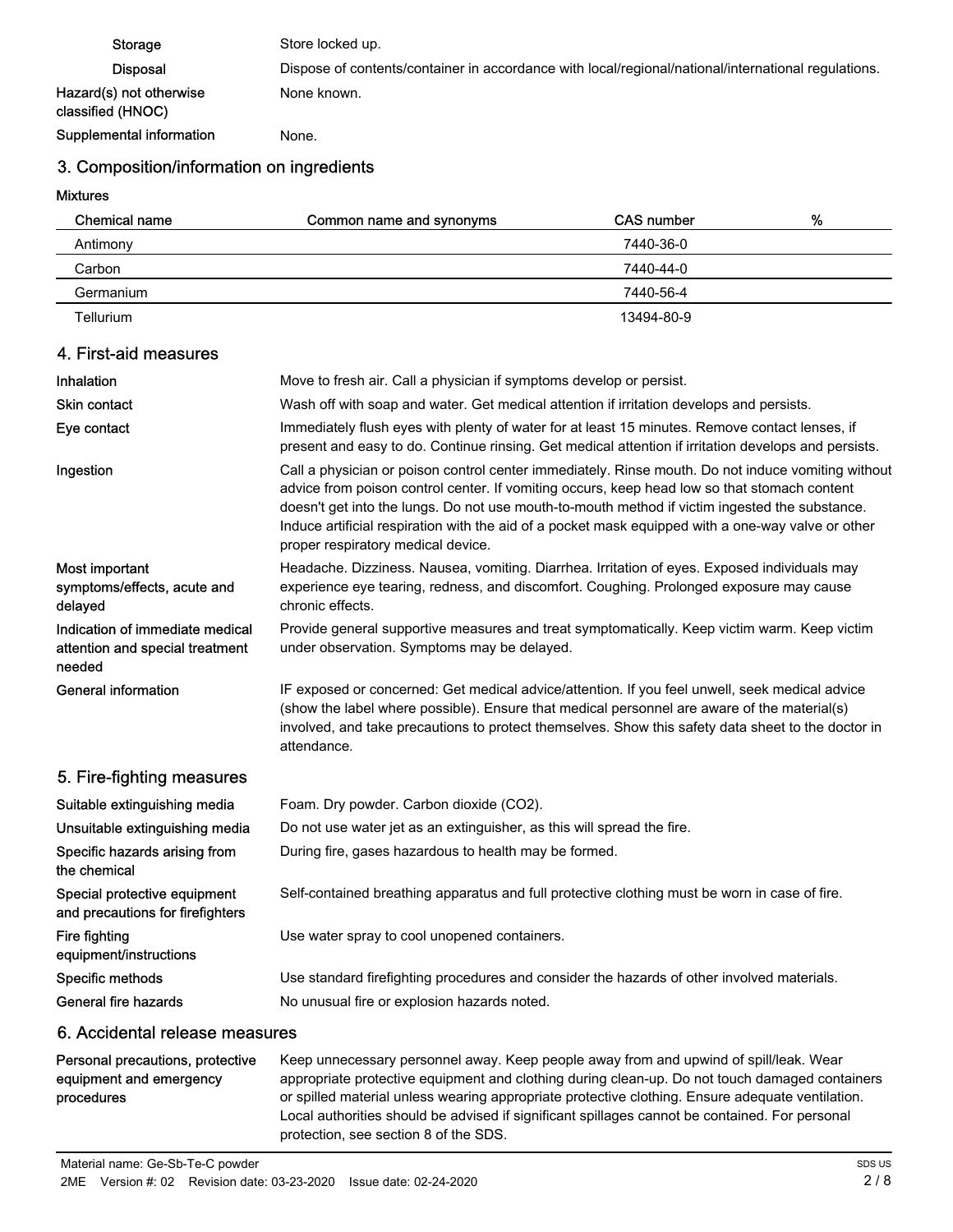| Methods and materials for<br>containment and cleaning up        | This material is classified as a water pollutant under the Clean Water Act and should be prevented<br>from contaminating soil or from entering sewage and drainage systems which lead to waterways.                                                                                                                                                                                                                                                                                                  |  |  |
|-----------------------------------------------------------------|------------------------------------------------------------------------------------------------------------------------------------------------------------------------------------------------------------------------------------------------------------------------------------------------------------------------------------------------------------------------------------------------------------------------------------------------------------------------------------------------------|--|--|
|                                                                 | Large Spills: Stop the flow of material, if this is without risk. Dike the spilled material, where this is<br>possible. Absorb in vermiculite, dry sand or earth and place into containers. Following product<br>recovery, flush area with water.                                                                                                                                                                                                                                                    |  |  |
|                                                                 | Small Spills: Wipe up with absorbent material (e.g. cloth, fleece). Clean surface thoroughly to<br>remove residual contamination.                                                                                                                                                                                                                                                                                                                                                                    |  |  |
|                                                                 | Never return spills to original containers for re-use. Put material in suitable, covered, labeled<br>containers. For waste disposal, see section 13 of the SDS.                                                                                                                                                                                                                                                                                                                                      |  |  |
| <b>Environmental precautions</b>                                | Avoid release to the environment. Inform appropriate managerial or supervisory personnel of all<br>environmental releases. Prevent further leakage or spillage if safe to do so. Avoid discharge into<br>drains, water courses or onto the ground.                                                                                                                                                                                                                                                   |  |  |
| 7. Handling and storage                                         |                                                                                                                                                                                                                                                                                                                                                                                                                                                                                                      |  |  |
| Precautions for safe handling                                   | Obtain special instructions before use. Do not handle until all safety precautions have been read<br>and understood. Do not taste or swallow. Avoid contact with eyes. Avoid prolonged exposure.<br>When using, do not eat, drink or smoke. Should be handled in closed systems, if possible. Provide<br>adequate ventilation. Wear appropriate personal protective equipment. Wash hands thoroughly<br>after handling. Avoid release to the environment. Observe good industrial hygiene practices. |  |  |
| Conditions for safe storage,<br>including any incompatibilities | Store locked up. Store in tightly closed container. Store away from incompatible materials (see<br>Section 10 of the SDS).                                                                                                                                                                                                                                                                                                                                                                           |  |  |

### 8. Exposure controls/personal protection

#### Occupational exposure limits

The following constituents are the only constituents of the product which have a PEL, TLV or other recommended exposure limit. At this time, the other constituents have no known exposure limits.

| Components                                  | Type                                                                             | Value                |                      |
|---------------------------------------------|----------------------------------------------------------------------------------|----------------------|----------------------|
| Antimony (CAS 7440-36-0)                    | PEL                                                                              | $0.5$ mg/m $3$       |                      |
| Tellurium (CAS 13494-80-9)                  | PEL                                                                              | $0.1$ mg/m $3$       |                      |
| US. OSHA Table Z-3 (29 CFR 1910.1000)       |                                                                                  |                      |                      |
| Components                                  | <b>Type</b>                                                                      | Value                | Form                 |
| Carbon (CAS 7440-44-0)                      | <b>TWA</b>                                                                       | $5$ mg/m $3$         | Respirable fraction. |
|                                             |                                                                                  | 15 mg/m3             | Total dust.          |
| US. ACGIH Threshold Limit Values            |                                                                                  |                      |                      |
| Components                                  | Type                                                                             | Value                |                      |
| Antimony (CAS 7440-36-0)                    | <b>TWA</b>                                                                       | $0.5$ mg/m $3$       |                      |
| Tellurium (CAS 13494-80-9)                  | <b>TWA</b>                                                                       | $0.1$ mg/m $3$       |                      |
| US. NIOSH: Pocket Guide to Chemical Hazards |                                                                                  |                      |                      |
| Components                                  | <b>Type</b>                                                                      | Value                | Form                 |
| Antimony (CAS 7440-36-0)                    | <b>TWA</b>                                                                       | $0.5$ mg/m $3$       |                      |
| Carbon (CAS 7440-44-0)                      | <b>TWA</b>                                                                       | $2.5 \text{ mg/m}$ 3 | Respirable.          |
| Tellurium (CAS 13494-80-9)                  | <b>TWA</b>                                                                       | $0.1$ mg/m $3$       |                      |
|                                             | US. California Code of Regulations, Title 8, Section 5155. Airborne Contaminants |                      |                      |
| Components                                  | <b>Type</b>                                                                      | Value                |                      |
| Antimony (CAS 7440-36-0)                    | PEL                                                                              | $0.5$ mg/m $3$       |                      |
| Tellurium (CAS 13494-80-9)                  | PEL                                                                              | $0.1$ mg/m $3$       |                      |
| <b>Biological limit values</b>              | No biological exposure limits noted for the ingredient(s).                       |                      |                      |

## US. OSHA Table Z-1 Limits for Air Contaminants (29 CFR 1910.1000)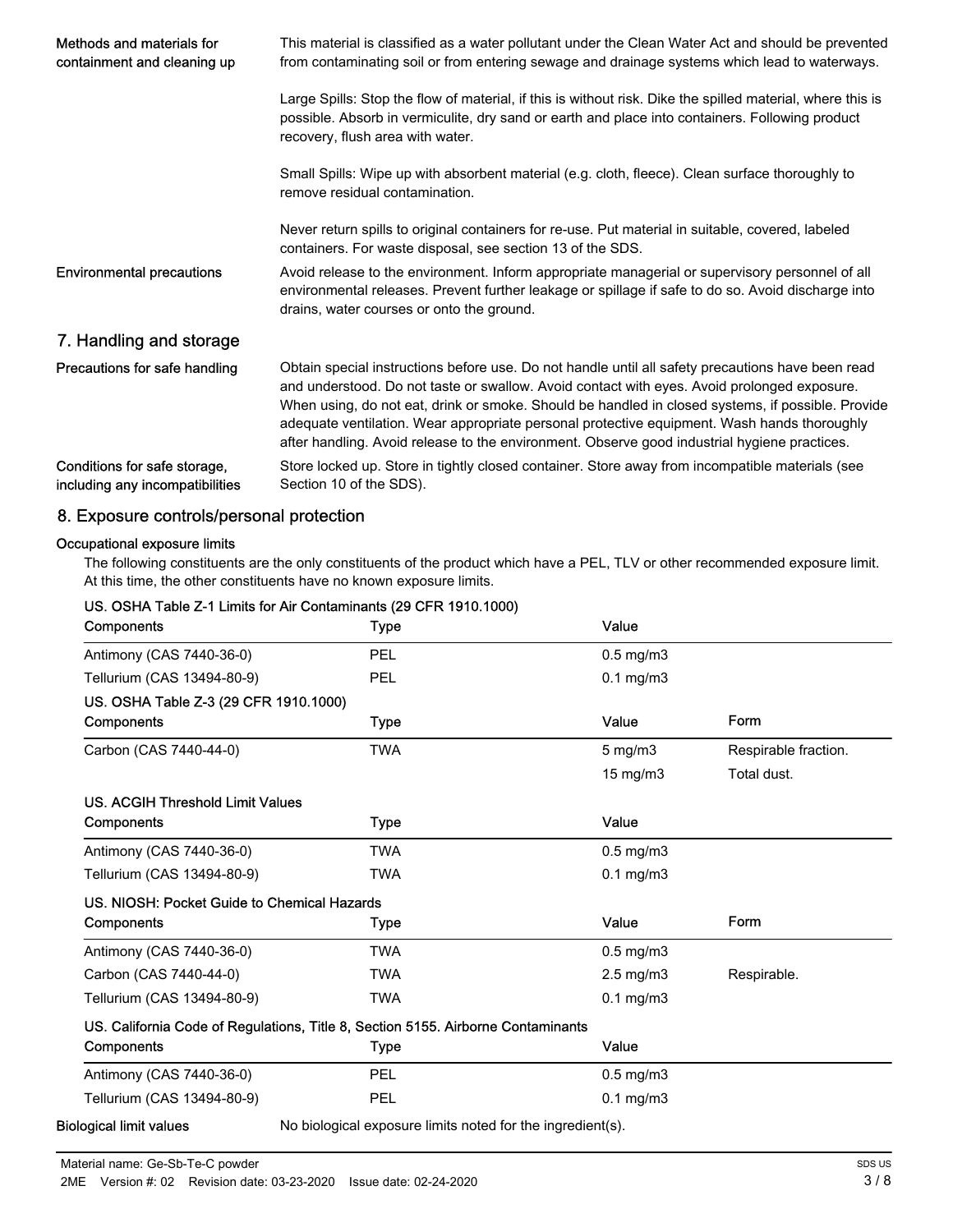| Appropriate engineering controls | Good general ventilation should be used. Ventilation rates should be matched to conditions. If<br>applicable, use process enclosures, local exhaust ventilation, or other engineering controls to<br>maintain airborne levels below recommended exposure limits. If exposure limits have not been<br>established, maintain airborne levels to an acceptable level. Provide eyewash station. |
|----------------------------------|---------------------------------------------------------------------------------------------------------------------------------------------------------------------------------------------------------------------------------------------------------------------------------------------------------------------------------------------------------------------------------------------|
|                                  | Individual protection measures, such as personal protective equipment                                                                                                                                                                                                                                                                                                                       |
| Eye/face protection              | Wear safety glasses with side shields (or goggles).                                                                                                                                                                                                                                                                                                                                         |
| Skin protection                  |                                                                                                                                                                                                                                                                                                                                                                                             |
| Hand protection                  | Wear appropriate chemical resistant gloves.                                                                                                                                                                                                                                                                                                                                                 |
| Other                            | Wear appropriate chemical resistant clothing. Use of an impervious apron is recommended.                                                                                                                                                                                                                                                                                                    |
| Respiratory protection           | In case of insufficient ventilation, wear suitable respiratory equipment.                                                                                                                                                                                                                                                                                                                   |
| <b>Thermal hazards</b>           | Wear appropriate thermal protective clothing, when necessary.                                                                                                                                                                                                                                                                                                                               |
|                                  |                                                                                                                                                                                                                                                                                                                                                                                             |

Observe any medical surveillance requirements. Keep away from food and drink. Always observe good personal hygiene measures, such as washing after handling the material and before eating, drinking, and/or smoking. Routinely wash work clothing and protective equipment to remove contaminants. General hygiene considerations

## 9. Physical and chemical properties

| Appearance                                        |                                 |
|---------------------------------------------------|---------------------------------|
| <b>Physical state</b>                             | Solid.                          |
| Form                                              | Powder.                         |
| Color                                             | Not available.                  |
| Odor                                              | Not available.                  |
| Odor threshold                                    | Not available.                  |
| рH                                                | Not available.                  |
| Melting point/freezing point                      | 841.64 °F (449.8 °C) estimated  |
| Initial boiling point and boiling<br>range        | 1813.82 °F (989.9 °C) estimated |
| <b>Flash point</b>                                | Not available.                  |
| <b>Evaporation rate</b>                           | Not available.                  |
| Flammability (solid, gas)                         | Not available.                  |
| Upper/lower flammability or explosive limits      |                                 |
| <b>Flammability limit - lower</b><br>(%)          | Not available.                  |
| Flammability limit - upper<br>(%)                 | Not available.                  |
| Explosive limit - lower (%)                       | Not available.                  |
| Explosive limit - upper (%)                       | Not available.                  |
| Vapor pressure                                    | 49702.44 hPa estimated          |
| <b>Vapor density</b>                              | Not available.                  |
| <b>Relative density</b>                           | Not available.                  |
| Solubility(ies)                                   |                                 |
| Solubility (water)                                | Not available.                  |
| <b>Partition coefficient</b><br>(n-octanol/water) | Not available.                  |
| Auto-ignition temperature                         | 845.6 °F (452 °C) estimated     |
| Decomposition temperature                         | Not available.                  |
| <b>Viscosity</b>                                  | Not available.                  |
| Other information                                 |                                 |
| <b>Density</b>                                    | 6.17 g/cm3 estimated            |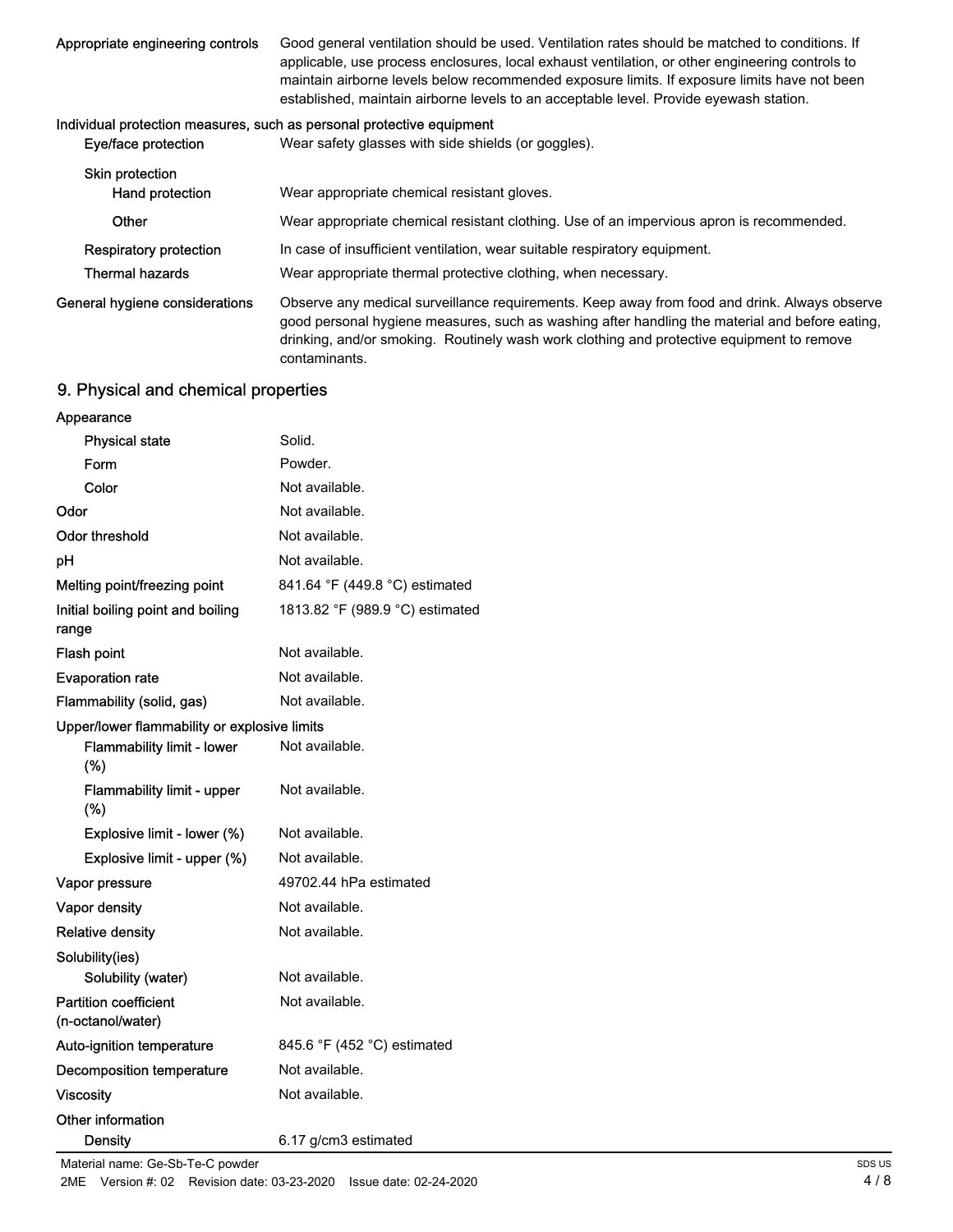| <b>Explosive properties</b>                                                        | Not explosive.                                                                                                                                             |  |  |
|------------------------------------------------------------------------------------|------------------------------------------------------------------------------------------------------------------------------------------------------------|--|--|
| <b>Oxidizing properties</b>                                                        | Not oxidizing.                                                                                                                                             |  |  |
| Specific gravity                                                                   | 6.17 estimated                                                                                                                                             |  |  |
| 10. Stability and reactivity                                                       |                                                                                                                                                            |  |  |
| Reactivity                                                                         | The product is stable and non-reactive under normal conditions of use, storage and transport.                                                              |  |  |
| <b>Chemical stability</b>                                                          | Material is stable under normal conditions.                                                                                                                |  |  |
| Possibility of hazardous<br>reactions                                              | Hazardous polymerization does not occur.                                                                                                                   |  |  |
| Conditions to avoid                                                                | Keep away from heat, hot surfaces, sparks, open flames and other ignition sources. Contact with<br>incompatible materials.                                 |  |  |
| Incompatible materials                                                             | Acids. Strong oxidizing agents. Chlorine.                                                                                                                  |  |  |
| Hazardous decomposition<br>products                                                | No hazardous decomposition products are known.                                                                                                             |  |  |
| 11. Toxicological information                                                      |                                                                                                                                                            |  |  |
| Information on likely routes of exposure                                           |                                                                                                                                                            |  |  |
| Inhalation                                                                         | Prolonged inhalation may be harmful.                                                                                                                       |  |  |
| Skin contact                                                                       | No adverse effects due to skin contact are expected.                                                                                                       |  |  |
| Eye contact                                                                        | Causes eye irritation.                                                                                                                                     |  |  |
| Ingestion                                                                          | Toxic if swallowed.                                                                                                                                        |  |  |
| Symptoms related to the<br>physical, chemical and<br>toxicological characteristics | Headache. Dizziness. Nausea, vomiting. Diarrhea. Irritation of eyes. Exposed individuals may<br>experience eye tearing, redness, and discomfort. Coughing. |  |  |
| Information on toxicological effects                                               |                                                                                                                                                            |  |  |
|                                                                                    |                                                                                                                                                            |  |  |
| <b>Acute toxicity</b>                                                              | Toxic if swallowed.                                                                                                                                        |  |  |
| Components                                                                         | <b>Test Results</b><br><b>Species</b>                                                                                                                      |  |  |
| Carbon (CAS 7440-44-0)                                                             |                                                                                                                                                            |  |  |
| <u>Acute</u>                                                                       |                                                                                                                                                            |  |  |
| Oral                                                                               |                                                                                                                                                            |  |  |
| LD50                                                                               | Rat<br>> 10000 mg/kg                                                                                                                                       |  |  |
| Skin corrosion/irritation<br>Serious eye damage/eye                                | Prolonged skin contact may cause temporary irritation.<br>Causes eye irritation.                                                                           |  |  |
| irritation                                                                         |                                                                                                                                                            |  |  |
| Respiratory or skin sensitization<br><b>Respiratory sensitization</b>              | Not a respiratory sensitizer.                                                                                                                              |  |  |
| <b>Skin sensitization</b>                                                          | This product is not expected to cause skin sensitization.                                                                                                  |  |  |
| Germ cell mutagenicity                                                             | No data available to indicate product or any components present at greater than 0.1% are<br>mutagenic or genotoxic.                                        |  |  |
| Carcinogenicity                                                                    |                                                                                                                                                            |  |  |
| IARC Monographs. Overall Evaluation of Carcinogenicity                             |                                                                                                                                                            |  |  |
| Not listed.                                                                        |                                                                                                                                                            |  |  |
|                                                                                    | OSHA Specifically Regulated Substances (29 CFR 1910.1001-1052)                                                                                             |  |  |
| Not regulated.                                                                     |                                                                                                                                                            |  |  |
|                                                                                    | US. National Toxicology Program (NTP) Report on Carcinogens                                                                                                |  |  |
| Not listed.                                                                        |                                                                                                                                                            |  |  |
| <b>Reproductive toxicity</b><br>Specific target organ toxicity -                   | This product is not expected to cause reproductive or developmental effects.<br>Not classified.                                                            |  |  |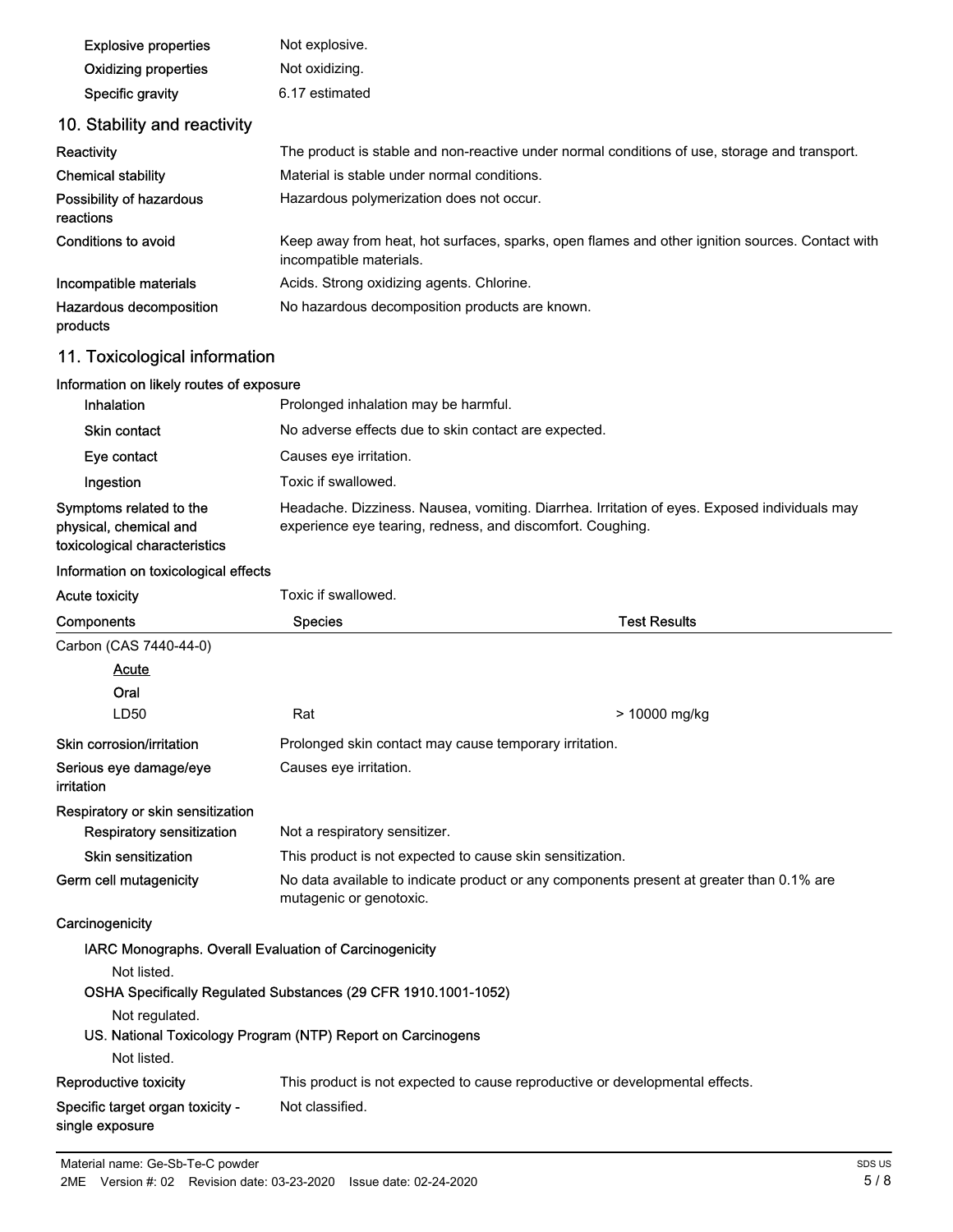| Specific target organ toxicity -<br>repeated exposure | Causes damage to organs through prolonged or repeated exposure.                                         |
|-------------------------------------------------------|---------------------------------------------------------------------------------------------------------|
| <b>Aspiration hazard</b>                              | Not an aspiration hazard.                                                                               |
| Chronic effects                                       | Prolonged inhalation may be harmful. Causes damage to organs through prolonged or repeated<br>exposure. |

## 12. Ecological information

| Ecotoxicity                                           |                                                                                                                                                                                                                        | Toxic to aquatic life with long lasting effects.                                                                                                                                                                                                                                                                                                  |                               |
|-------------------------------------------------------|------------------------------------------------------------------------------------------------------------------------------------------------------------------------------------------------------------------------|---------------------------------------------------------------------------------------------------------------------------------------------------------------------------------------------------------------------------------------------------------------------------------------------------------------------------------------------------|-------------------------------|
| Product                                               |                                                                                                                                                                                                                        | <b>Species</b>                                                                                                                                                                                                                                                                                                                                    | <b>Test Results</b>           |
| Ge-Sb-Te-C powder                                     |                                                                                                                                                                                                                        |                                                                                                                                                                                                                                                                                                                                                   |                               |
| Aquatic                                               |                                                                                                                                                                                                                        |                                                                                                                                                                                                                                                                                                                                                   |                               |
| Fish                                                  | <b>LC50</b>                                                                                                                                                                                                            | Fish                                                                                                                                                                                                                                                                                                                                              | 15.5 mg/l, 96 hours estimated |
| Components                                            |                                                                                                                                                                                                                        | <b>Species</b>                                                                                                                                                                                                                                                                                                                                    | <b>Test Results</b>           |
| Antimony (CAS 7440-36-0)                              |                                                                                                                                                                                                                        |                                                                                                                                                                                                                                                                                                                                                   |                               |
| Aquatic                                               |                                                                                                                                                                                                                        |                                                                                                                                                                                                                                                                                                                                                   |                               |
| Fish                                                  | <b>LC50</b>                                                                                                                                                                                                            | Sheepshead minnow (Cyprinodon<br>variegatus)                                                                                                                                                                                                                                                                                                      | 6.2 - 8.3 mg/l, 96 hours      |
| Persistence and degradability                         |                                                                                                                                                                                                                        | No data is available on the degradability of any ingredients in the mixture.                                                                                                                                                                                                                                                                      |                               |
| <b>Bioaccumulative potential</b>                      | No data available.                                                                                                                                                                                                     |                                                                                                                                                                                                                                                                                                                                                   |                               |
| Mobility in soil                                      | No data available.                                                                                                                                                                                                     |                                                                                                                                                                                                                                                                                                                                                   |                               |
| Other adverse effects                                 |                                                                                                                                                                                                                        | No other adverse environmental effects (e.g. ozone depletion, photochemical ozone creation<br>potential, endocrine disruption, global warming potential) are expected from this component.                                                                                                                                                        |                               |
| 13. Disposal considerations                           |                                                                                                                                                                                                                        |                                                                                                                                                                                                                                                                                                                                                   |                               |
| <b>Disposal instructions</b>                          |                                                                                                                                                                                                                        | Collect and reclaim or dispose in sealed containers at licensed waste disposal site. Do not allow<br>this material to drain into sewers/water supplies. Do not contaminate ponds, waterways or ditches<br>with chemical or used container. Dispose of contents/container in accordance with<br>local/regional/national/international regulations. |                               |
| Local disposal regulations                            | Dispose in accordance with all applicable regulations.                                                                                                                                                                 |                                                                                                                                                                                                                                                                                                                                                   |                               |
| Hazardous waste code                                  | The waste code should be assigned in discussion between the user, the producer and the waste<br>disposal company.                                                                                                      |                                                                                                                                                                                                                                                                                                                                                   |                               |
| Waste from residues / unused<br>products              | Dispose of in accordance with local regulations. Empty containers or liners may retain some<br>product residues. This material and its container must be disposed of in a safe manner (see:<br>Disposal instructions). |                                                                                                                                                                                                                                                                                                                                                   |                               |
| Contaminated packaging                                | Since emptied containers may retain product residue, follow label warnings even after container is<br>emptied. Empty containers should be taken to an approved waste handling site for recycling or<br>disposal.       |                                                                                                                                                                                                                                                                                                                                                   |                               |
| 14. Transport information                             |                                                                                                                                                                                                                        |                                                                                                                                                                                                                                                                                                                                                   |                               |
| <b>DOT</b>                                            |                                                                                                                                                                                                                        |                                                                                                                                                                                                                                                                                                                                                   |                               |
| UN number                                             | <b>UN3288</b>                                                                                                                                                                                                          |                                                                                                                                                                                                                                                                                                                                                   |                               |
| UN proper shipping name<br>Transport hazard class(es) | Toxic solid, n.o.s. (Tellurium, Antimony)                                                                                                                                                                              |                                                                                                                                                                                                                                                                                                                                                   |                               |
| <b>Class</b>                                          | 6.1                                                                                                                                                                                                                    |                                                                                                                                                                                                                                                                                                                                                   |                               |
| Subsidiary risk                                       |                                                                                                                                                                                                                        |                                                                                                                                                                                                                                                                                                                                                   |                               |
| Packing group                                         | Ш                                                                                                                                                                                                                      | Read safety instructions, SDS and emergency procedures before handling.                                                                                                                                                                                                                                                                           |                               |
| Special precautions for user<br><b>IATA</b>           |                                                                                                                                                                                                                        |                                                                                                                                                                                                                                                                                                                                                   |                               |
| <b>UN number</b>                                      | <b>UN3288</b>                                                                                                                                                                                                          |                                                                                                                                                                                                                                                                                                                                                   |                               |
| UN proper shipping name<br>Transport hazard class(es) |                                                                                                                                                                                                                        | Toxic solid, n.o.s. (Tellurium, Antimony)                                                                                                                                                                                                                                                                                                         |                               |
| <b>Class</b>                                          | 6.1                                                                                                                                                                                                                    |                                                                                                                                                                                                                                                                                                                                                   |                               |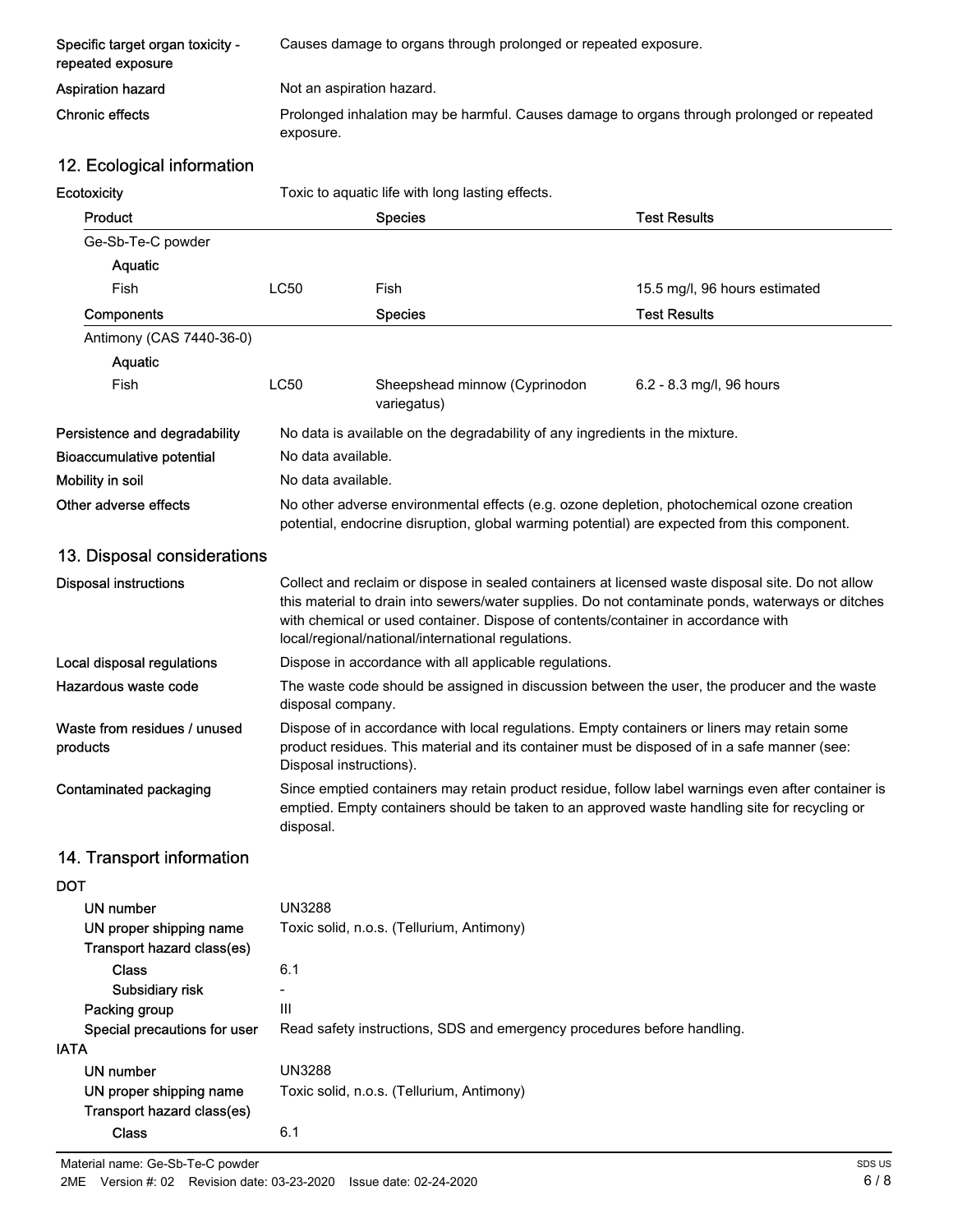| Subsidiary risk              |                                                                         |
|------------------------------|-------------------------------------------------------------------------|
| Packing group                | Ш                                                                       |
| Environmental hazards        | No.                                                                     |
| Special precautions for user | Read safety instructions, SDS and emergency procedures before handling. |
| <b>IMDG</b>                  |                                                                         |
| UN number                    | UN3288                                                                  |
| UN proper shipping name      | Toxic solid, n.o.s. (Tellurium, Antimony)                               |
| Transport hazard class(es)   |                                                                         |
| <b>Class</b>                 | 6.1                                                                     |
| Subsidiary risk              | ۰                                                                       |
| Packing group                | Ш                                                                       |
| Environmental hazards        |                                                                         |
| Marine pollutant             | No.                                                                     |
| EmS                          | Not available.                                                          |
| Special precautions for user | Read safety instructions, SDS and emergency procedures before handling. |
| <b>DOT: IATA: IMDG</b>       |                                                                         |



General information **IMDG Regulated Marine Pollutant. DOT Regulated Marine Pollutant.** 

#### 15. Regulatory information

This product is a "Hazardous Chemical" as defined by the OSHA Hazard Communication Standard, 29 CFR 1910.1200.

#### Toxic Substances Control Act (TSCA)

| TSCA Section 12(b) Export Notification (40 CFR 707, Subpt. D) |
|---------------------------------------------------------------|
| Not regulated.                                                |
| . . <i>. .</i> <del>.</del>                                   |

#### CERCLA Hazardous Substance List (40 CFR 302.4) Antimony (CAS 7440-36-0) Listed.

SARA 304 Emergency release notification

Not regulated.

OSHA Specifically Regulated Substances (29 CFR 1910.1001-1052)

Not regulated.

## Superfund Amendments and Reauthorization Act of 1986 (SARA)

#### SARA 302 Extremely hazardous substance

```
Not listed.
```

| SARA 311/312 Hazardous<br>chemical | Yes                                                                                                                                            |  |
|------------------------------------|------------------------------------------------------------------------------------------------------------------------------------------------|--|
| Classified hazard<br>categories    | Acute toxicity (any route of exposure)<br>Serious eye damage or eye irritation<br>Specific target organ toxicity (single or repeated exposure) |  |
| SADA 313 (TDI reporting)           |                                                                                                                                                |  |

| SARA 313 (TRI reporting) |            |          |  |  |
|--------------------------|------------|----------|--|--|
| Chemical name            | CAS number | % by wt. |  |  |
| Antimony                 | 7440-36-0  |          |  |  |